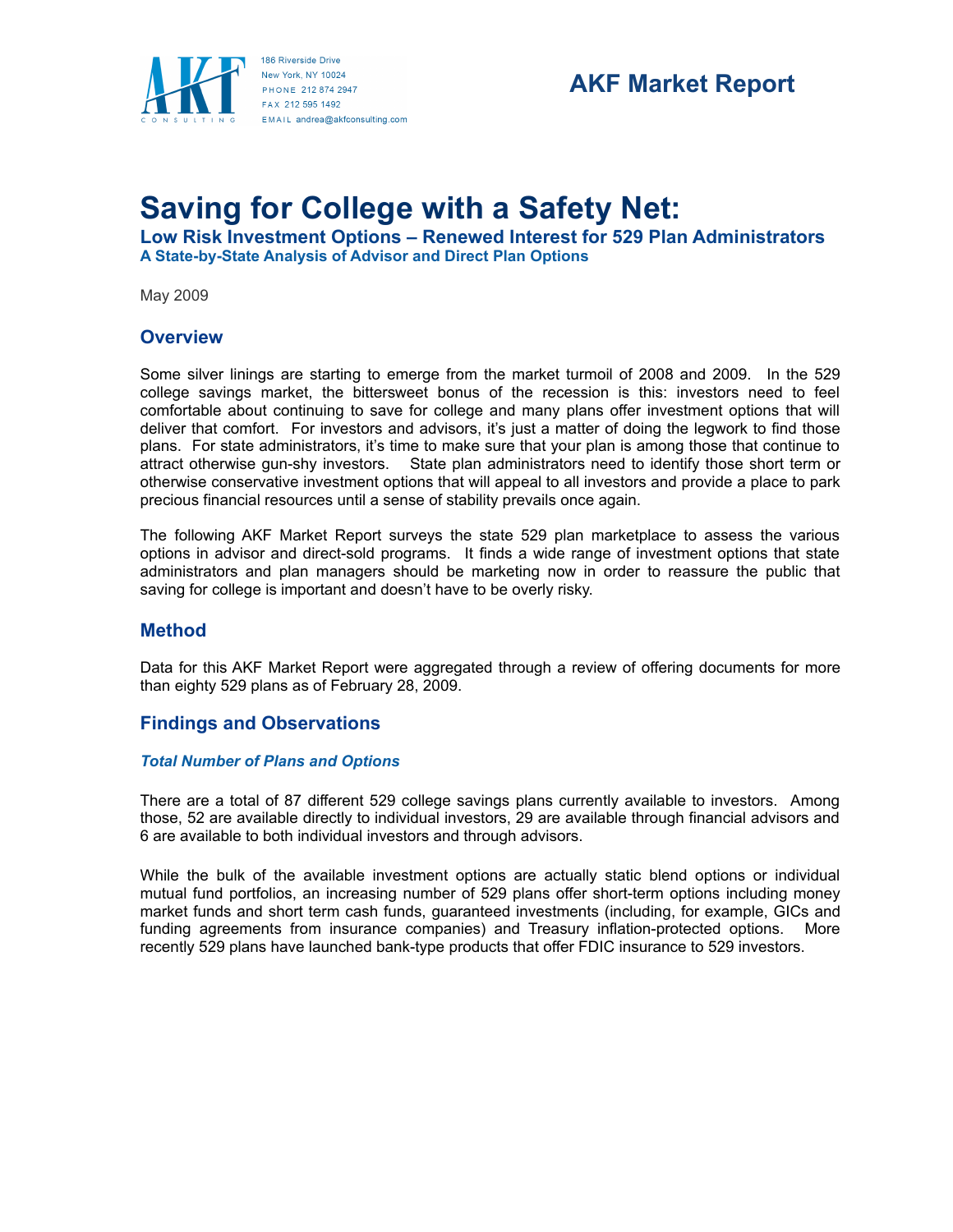

|                                       | Age-Based<br><b>Portfolios</b> | <b>Static Blend</b><br><b>Portfolios</b> | <b>Individual</b><br><b>Fund</b><br><b>Portfolios</b> | <b>Short Term</b><br><b>Options</b> | <b>Guaranteed</b><br><b>Options</b> | <b>TIPS</b><br><b>Options</b> | <b>Bank</b><br><b>Options</b> |
|---------------------------------------|--------------------------------|------------------------------------------|-------------------------------------------------------|-------------------------------------|-------------------------------------|-------------------------------|-------------------------------|
| <b>Advisor</b>                        | 36                             | 100                                      | 326                                                   | 16                                  | 6                                   | 6                             |                               |
| <b>Advisor &amp;</b><br><b>Direct</b> | 18                             | 17                                       | 51                                                    | 3                                   | ົ                                   | 0                             |                               |
| <b>Direct</b>                         | 101                            | 209                                      | 139                                                   | 31                                  | 13                                  |                               | 11                            |
| <b>Total</b>                          | 155                            | 326                                      | 516                                                   | 50                                  | 21                                  | 13                            | 11                            |

The following table offers a detailed breakdown of the broad options available in the current market:

It is interesting to note that individual mutual fund options dominate the choices in the advisor sold market (including the six advisor-sold and direct-sold plans that are identical). We believe this reflects the view that, by and large, advisors are comfortable crafting an appropriate asset allocation for their clients and, in fact, that they prefer doing this to taking a pre-determined asset allocation that might not be perfectly suitable for their individual clients. Additionally, some would suggest that this is exactly what advisors should be paid to do with the college savings product – to tailor the investments to their client's needs rather than merely taking an off-the-shelf solution and charging a load or other sales fees for it.

Not surprisingly, it would follow that in the direct-sold market, the easiest, most comfortable route for investors operating without the benefit of financial advice would be to choose pre-set asset allocation options such as age-based or static blend portfolios. The only caution on this is the recent experience of investors who trusted that an age-based allocation would offer an age-appropriate riskreturn tradeoff, only to find out that the asset allocation was indeed far more aggressive in the older age portfolios than an investor would have assumed. The lesson? An investor in the direct-sold market cannot take for granted that a standard solution will work for everyone. Even if the age-based answer seems easiest to understand, the investor must still read the fine print to find out exactly how the investments will change over time and then decide whether that's comfortable given his or her appetite for risk.

#### *Short Term and Conservative Focus*

Given recent market performance, it seems that the most appealing investment options in the 529 marketplace over the last several months have been those that appeared to offer some security or comfort to investors who can't quite forget the pain of 2008 market losses. These options include the low risk realm of money market funds, cash reserve funds, Treasury inflation-protected and FDICbacked investment options. These options typically insulate investors from market volatility, while still providing a tax friendly shelter for college savings.

The chart on the top of the following page shows the breakdown of short-term, low-risk or guaranteed options currently available: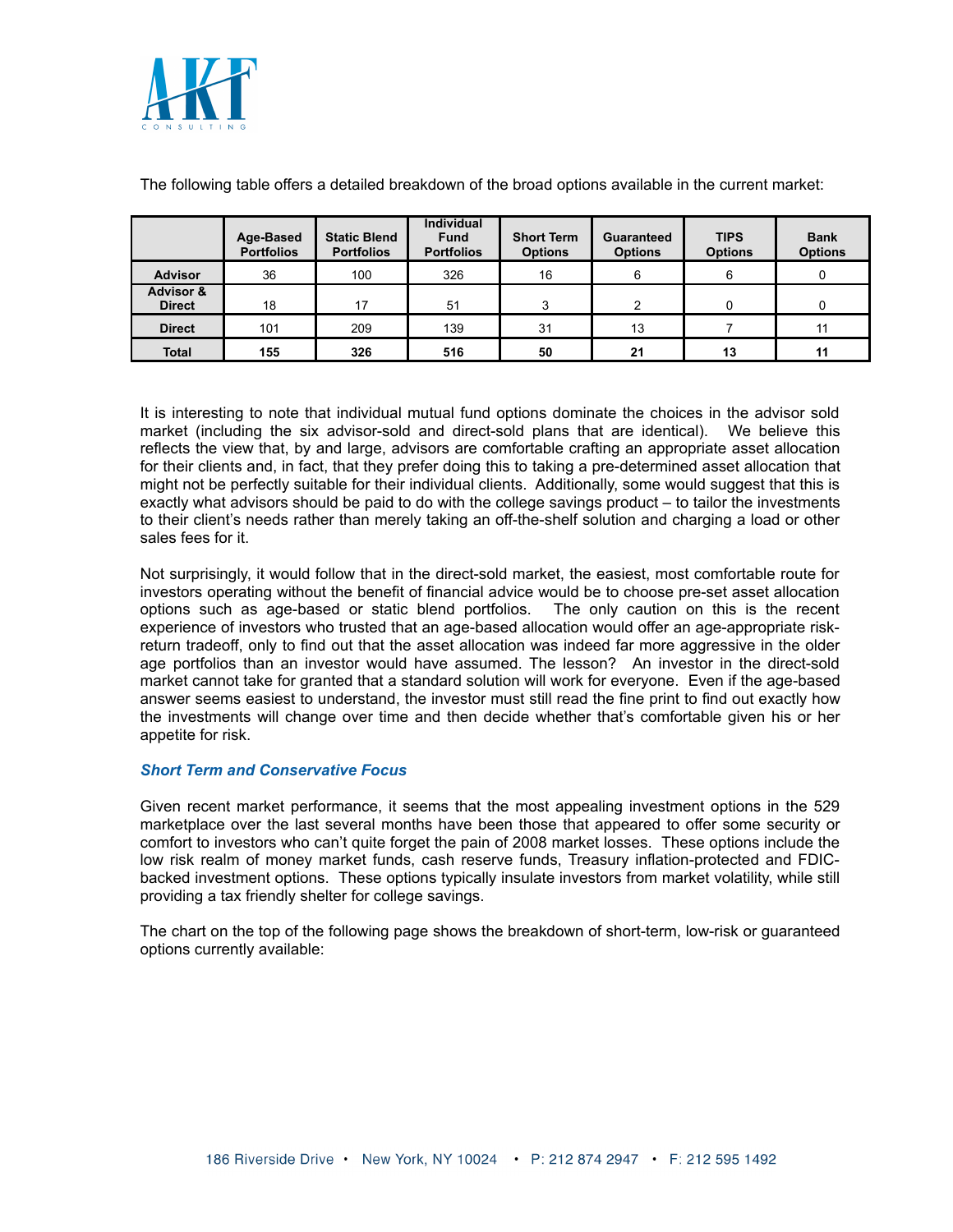



Just as it is not surprising to find the most opportunities for customization in advisor-sold plans, it is not surprising that short-term, guaranteed and bank options have proliferated in the direct-sold market. This would suggest that state administrators of direct-sold plans understand that not every investor is comfortable with market risk and that a wide range of investment options is critical to encouraging every kind of investor possible to save for college.

#### *Bank Options*

As we saw in the charts above, bank products – meaning those products that include a bank-savings vehicle (such as a certificate of deposit or a savings account) – are found in just a handful of plans. In fact, only six plans – Arizona, Montana, Ohio, Utah, Virginia and Wisconsin – offer bank products of any kind, and none of them offer these products through advisor share classes. Of the eleven bank products offered, all but two offer the investor the benefit of FDIC insurance – the Wisconsin plan provides the benefit of FDIC or NCUA insurance to the plan but not to the individual investor.

Still, these bank options are important tools for any state plan because they serve two critical purposes. First, they offer the assurance of a federal guarantee up to applicable limits, which surely provides comfort to still skittish investors, and second, they appeal to investors who might not otherwise choose to save in investments with market risk.

For state administrators without bank products in the investment line-up, 2009 is the opportune time to address consumer demand for conservative investments and to find a way to integrate insured bank options into the plan offering.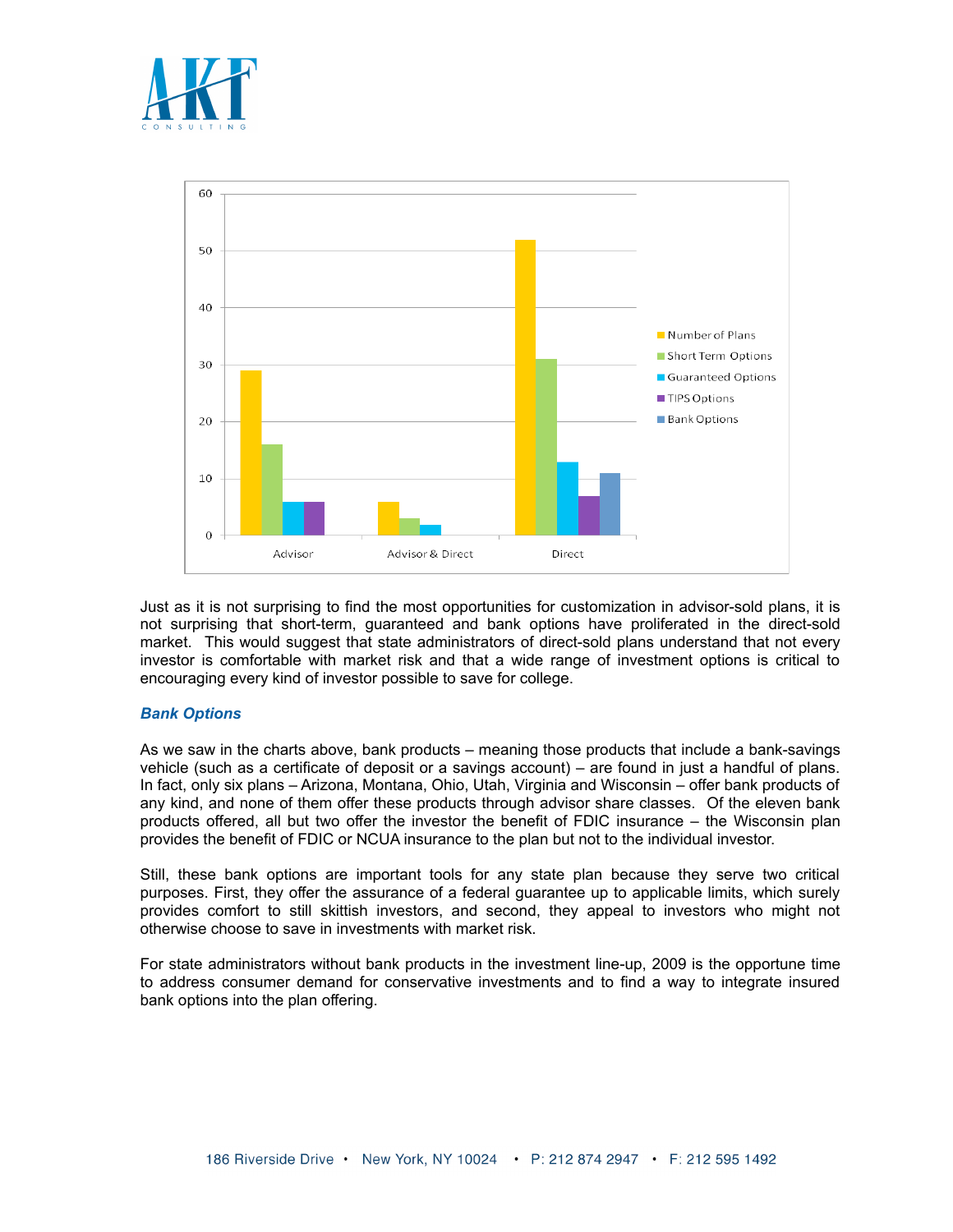

#### *Guaranteed Products*

The college savings market first saw interest in guaranteed products in the early 2000s – just as the market was experiencing the dot-com meltdown in growth stocks. The following chart specifically shows the growth in the number of stable value or GIC options offered in the earliest days of 529.



The interesting point about these guaranteed options is that as the market has dropped overall, stable value funds have come under scrutiny, particularly in the retirement space. These options are designed to preserve capital and generate smooth, positive returns. And, in 2008, stable value funds on average returned 4.7% compared to a 33.8% decrease in the Dow Jones Industrial Average.

However, in the recent months, the "crediting rate" on these instruments, which is essentially the yield investors receive, has decreased because of lower returns on underlying bond holdings along with an increased allocation to cash. Additionally, banks and insurance companies are reported to be more reluctant to provide wrap contracts to smooth out returns, leaving some stable value providers unsure of how to hedge their bets on these investments. While the stable value experience is far deeper in retirement plans than in 529s, this still suggests that 529 administrators with stable value options should use this time to assess the strength of the providers included in each plan. This is not an alarm sounding but it is a note of caution for the plans that include the stable value options or other guaranteed options that are dependent upon a pool of underlying fixed income instruments.